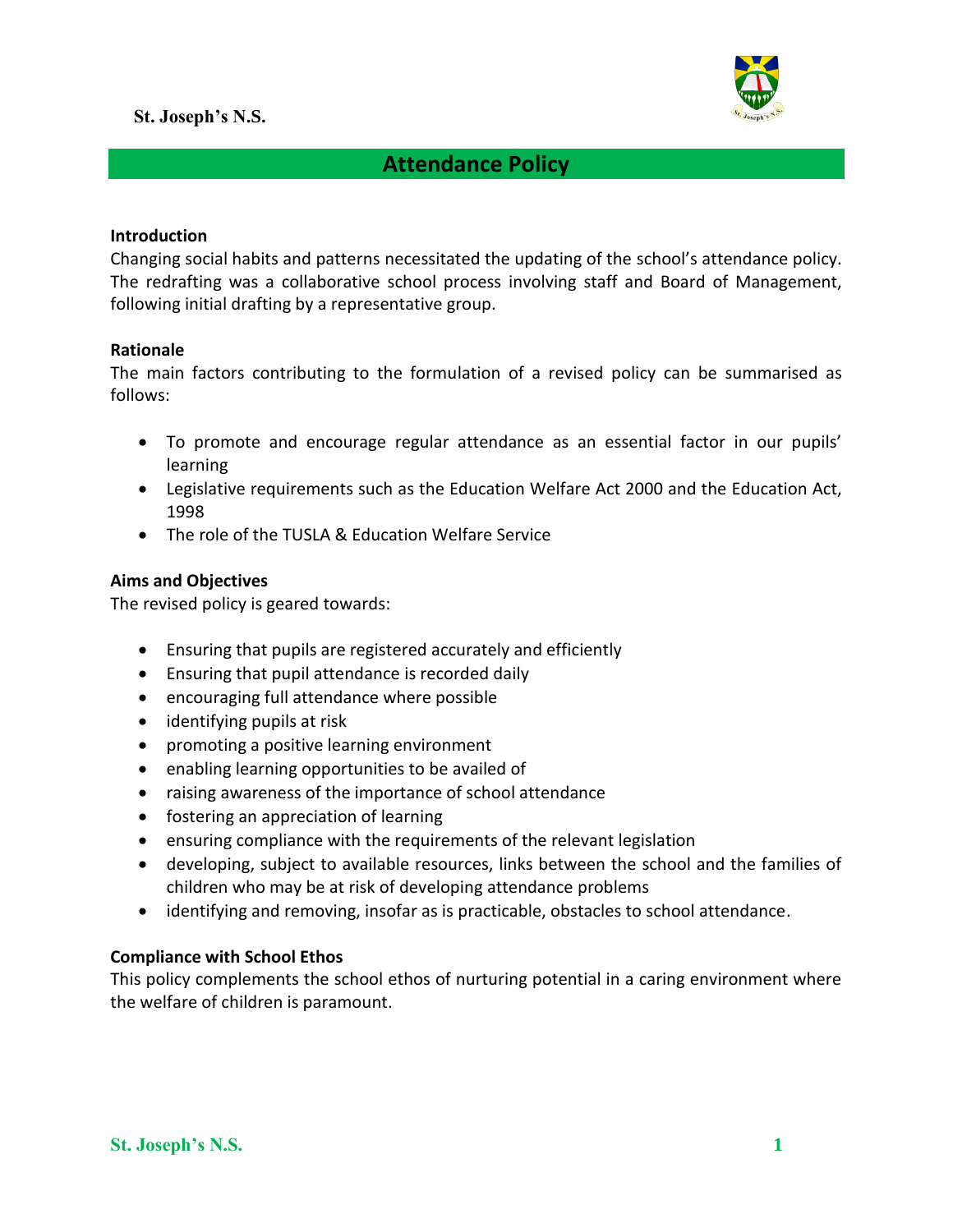

#### **Roles and Responsibilities**

All staff have an input into the implementation of the policy. Class teachers record individual patterns of attendance and the Deputy Principal makes returns to EWS. The Deputy Principal also has responsibility for maintaining the Leabhair Tinreamh.

It is the responsibility of the Principal and staff to implement this policy under the guidance of the school's Board of Management.

# **Punctuality**

School begins at 9:30 am. All pupils and teachers are expected to be on time. The school will contact parents/guardians in the event of pupils being consistently late. The Principal is obliged under the Education Welfare Act, to report children who are persistently late, to the Education Welfare Service.

#### **Recording and Reporting Attendance**

The school attendance of individual pupils is recorded in the Leabhar Rolla (Roll Book) of each class on the Aladdin system on a daily basis. The annual attendance of each individual pupil is automatically recorded on the Aladdin system, together with information provided in enrolment forms (Pupil's Name, Date of Birth, Address, Religion, Parents' Names and Parents' Occupations) and is stored in accordance with our GDPR policy.

If a pupil does not attend on a day when the school is open for instruction, his/her nonattendance will be recorded by the class teacher. The roll call is taken at 10:30 am each morning. Any pupil not present will be marked absent for the day. A note from parents/guardians is required to explain each absence. Parents are requested to use the Aladdin system to communicate absences to the school. Parents/guardians must also communicate via Aladdin or phone the school if a child is to depart early during the school day. Late arrivals and early departures are recorded by the class teacher.

Parents/guardians are made aware of the requirements of the TUSLA/EWS particularly the bylaw relating to absences of more than 20 days per school year. They will also be notified through the Aladdin system when their child has missed 10, 15 & 20 days. They are notified in writing on the end of year report of the total number of absences during the school year. Pupils whose non-attendance is a concern are invited to meet with the Principal or Deputy Principal and are informed of the school's concerns.

The school must inform the Education Welfare Officer in writing when:

- 1. a student has been suspended for 6 days or more cumulatively
- 2. a student has reached 20 days' absence cumulatively
- 3. a student's name is to be removed from the school register
- 4. for whatever reason a principal is concerned about a student's attendance
- 5. the Board of Management decides to expel a student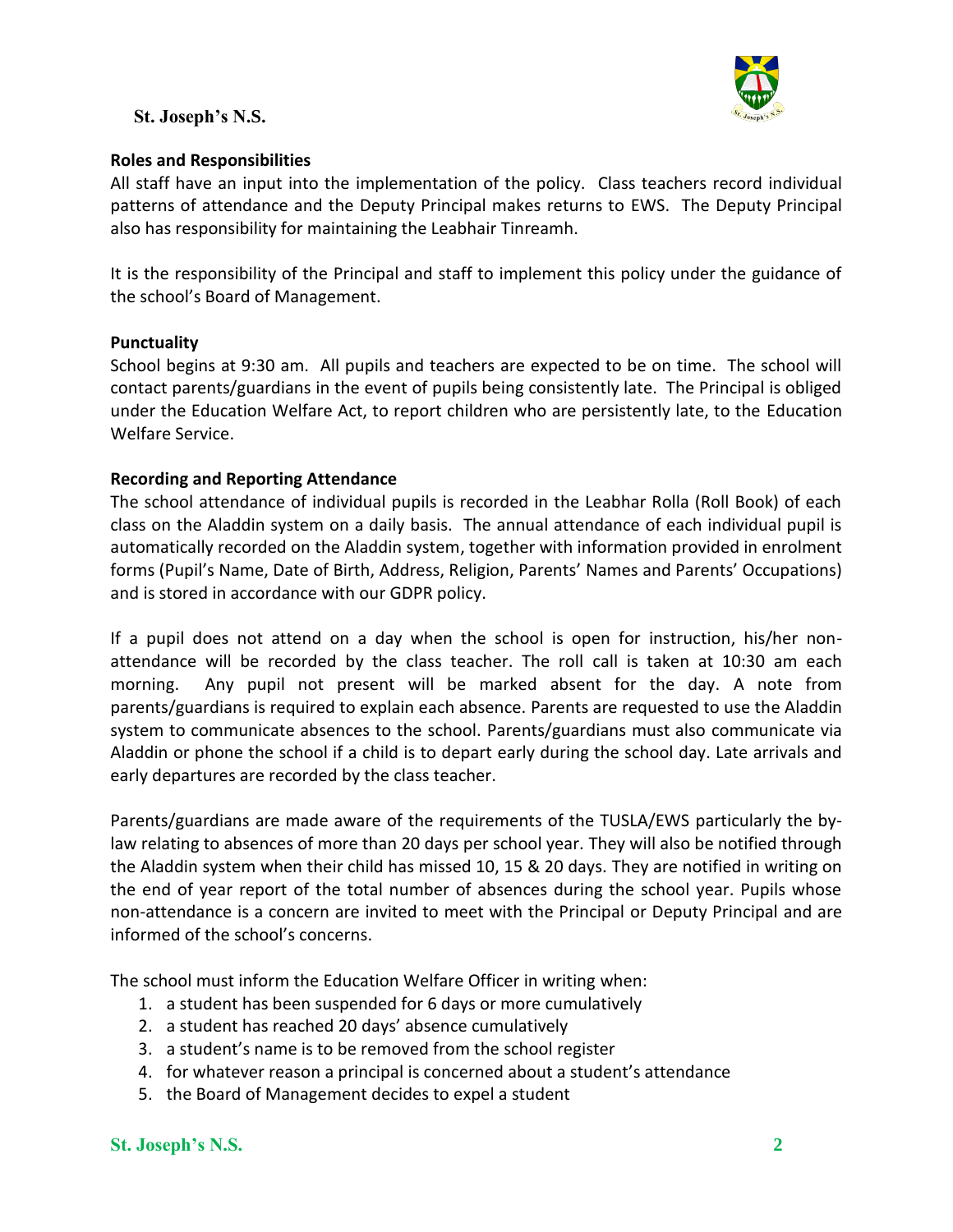

# **Promoting Attendance**

The school promotes good attendance by:

- creating a safe and welcoming environment
- displaying kindness, compassion and understanding
- being vigilant so that risks to good attendance such as disadvantage, bullying etc. are identified early
- rewarding good attendance with certificates and medals

#### **Whole School Strategies to Promote Attendance**

New entrants and their parents/guardians are invited to engage in an induction process, through which the school's policies and procedures in relation to attendance are explained. There is a focus on the value of regular attendance and on the importance of developing good attendance habits from Junior Infants onwards.

The calendar for the coming school year is published annually on our website and a reminder is published in September. It is hoped that this approach will enable parents/guardians to plan family events around school closures, thus minimising the chances of non-attendance related to family holidays during the school term.

# **Strategies in the Event of Non-Attendance**

Section 17 of the Education (Welfare) Act (2000), states that 'the parent of a child shall cause the child concerned to attend a recognised school on each school day'.

Section 21 of the Act obliges schools to inform the Education Welfare Officer if a child is absent on more than 20 days in any school year, or if a child does not attend school on a regular basis.

In such cases the Education Welfare Officer (following all reasonable efforts by the Education Board to consult with the child's parents and the Principal of the school) may serve a 'School Attendance Notice' on any parent who he/she concludes is failing or neglecting to cause the child to attend the school. A successful case taken against the parent may result in a fine and/or imprisonment.

Reasons for absence are recorded and reported to the EWS twice during the school year through an online system. An annual report is submitted – not more than six weeks following the end of the school year - detailing the overall level of attendance at the school during that school year.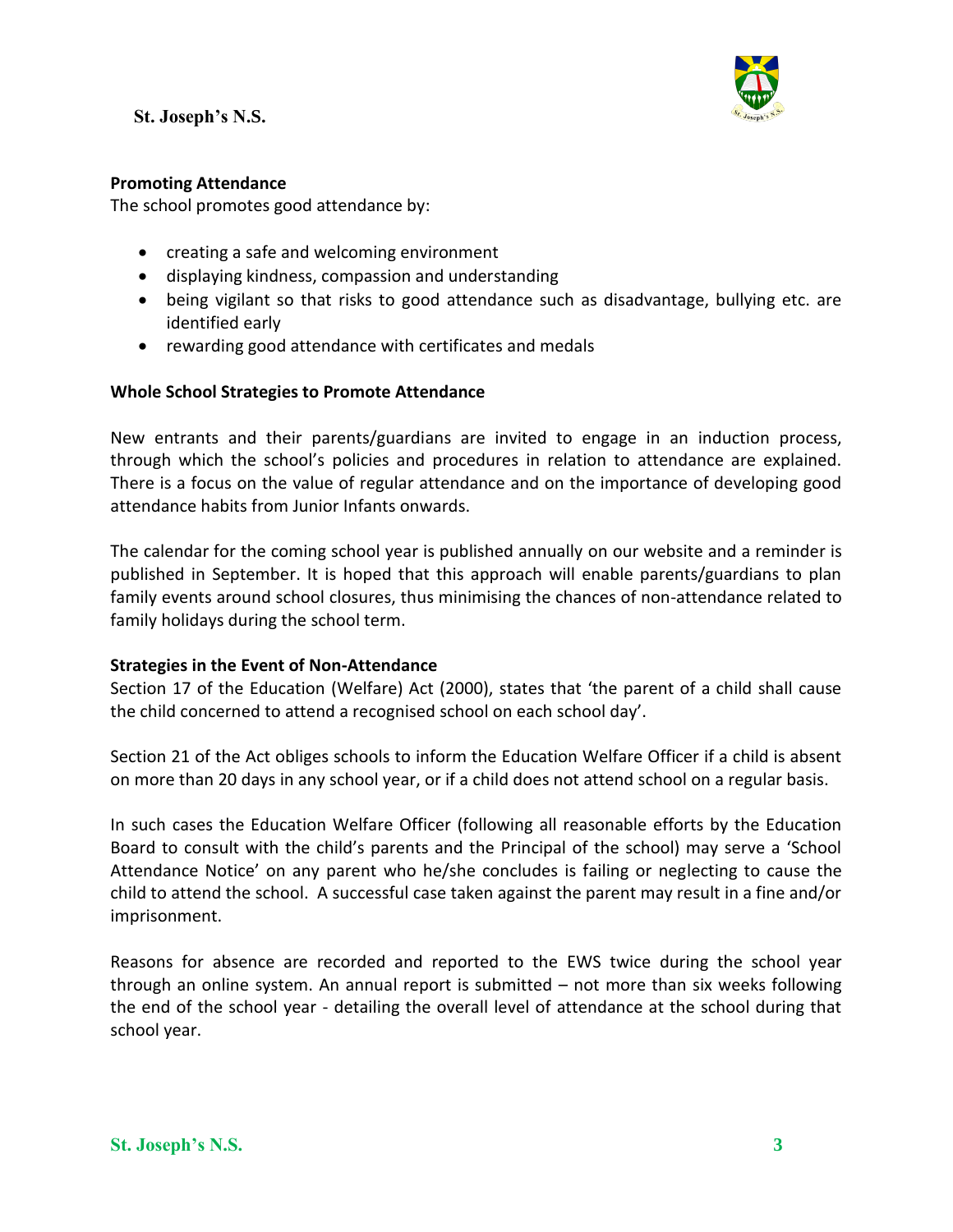

#### **Transfer to Another School**

Under Section 20 of the Education (Welfare) Act (2000), the Principal of a child's current school must notify the Principal of the child's previous school that the child is now registered in their school.

When a Principal receives notification that a child has been registered elsewhere he/she must notify the Principal of the pupil's new school of any problems in relation to attendance at the pupil's former school and of such matters relating to the child's educational progress as he or she considers appropriate. This applies to pupils who transfer between primary schools and to pupils who transfer from primary to second-level education.

#### **Communication**

The school has developed a good relationship with the local Education Welfare Service (EWS) personnel and there is ongoing communication in relation to children who are at risk.

The school maintains communication with local pre-schools and second-level schools in order to make the transition for pupils as easy as possible.

#### **Communication with other Schools**

- When a child transfers from St. Joseph's N.S. to another school, the school's records on attendance, academic progress etc will be forwarded on receipt of written notification of the transfer
- When a child transfers into St. Joseph's N.S. confirmation of transfer will be communicated to the child's previous school, and appropriate records sought
- Pupils transferring from St. Joseph's N.S. to a post primary school will have their records forwarded on receipt of confirmation of enrolment.

#### **Communication with Parents**

 The school informs all parents of the implications of non-attendance as per the *Education Welfare Act 2000* on an annual basis.

Parents/guardians can promote good school attendance by:

- ensuring regular and punctual school attendance.
- notifying the school if their children cannot attend for any reason.
- working with the school and education welfare service to resolve any attendance problems;
- making sure their children understand that parents support good school attendance;
- discussing planned absences with the school.
- refraining, if at all possible, from taking holidays during school time
- showing an interest in their children's school day and their children's homework.

# **St. Joseph's N.S. 4**